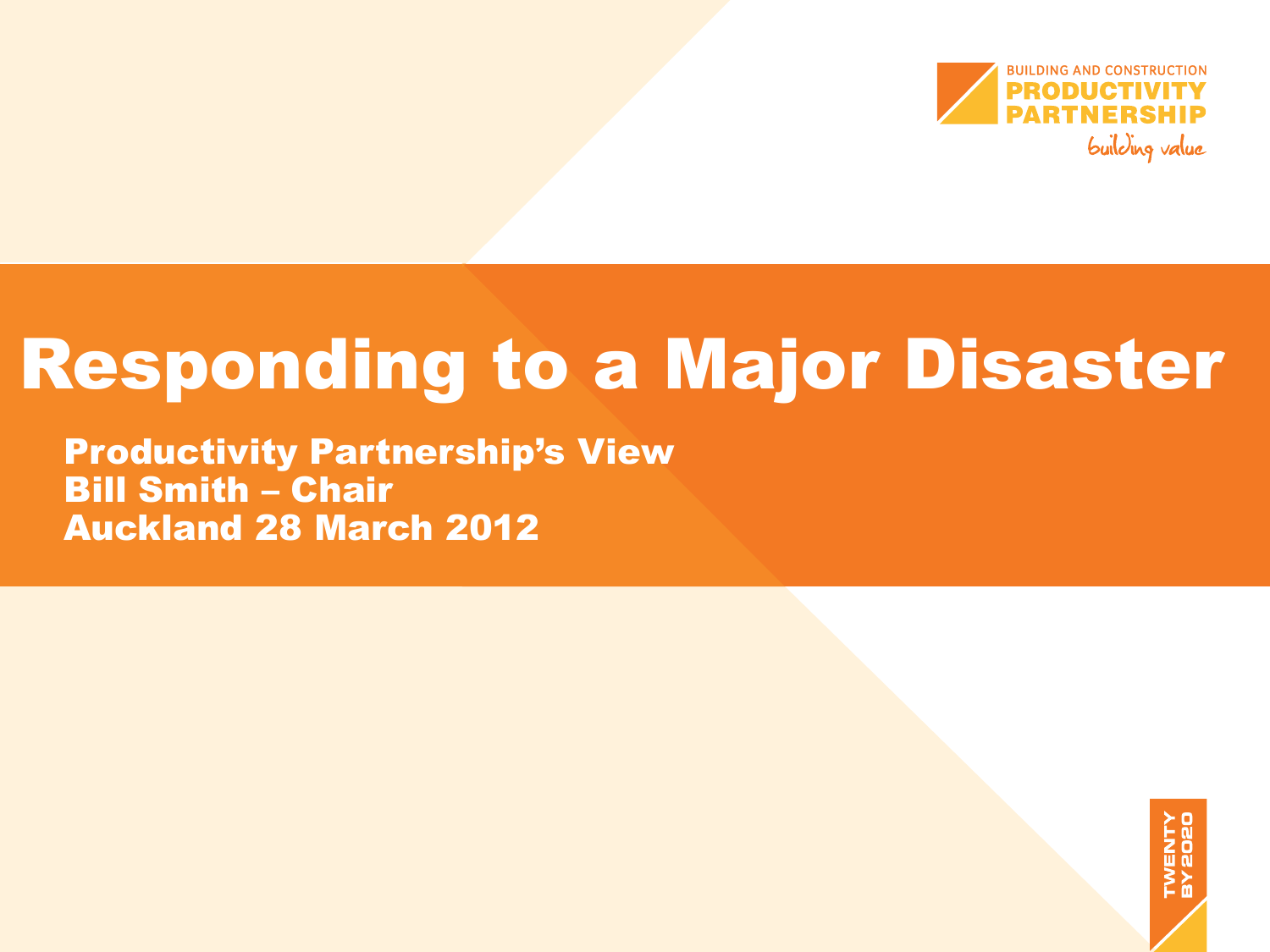## Background of the Partnership



- 2009 "Build Day" Taskforces produced two reports
	- Urban Intensification
	- Productivity
- DBH, BRANZ and BETA established the Productivity Partnership. Vision of a 20% increase in measured Productivity by 2020
- Four Workstreams are Evidence, Skills, Procurement and Construction Systems
- Its work since mid-2010 to date is summarised in the Productivity Roadmap – that is in your folder

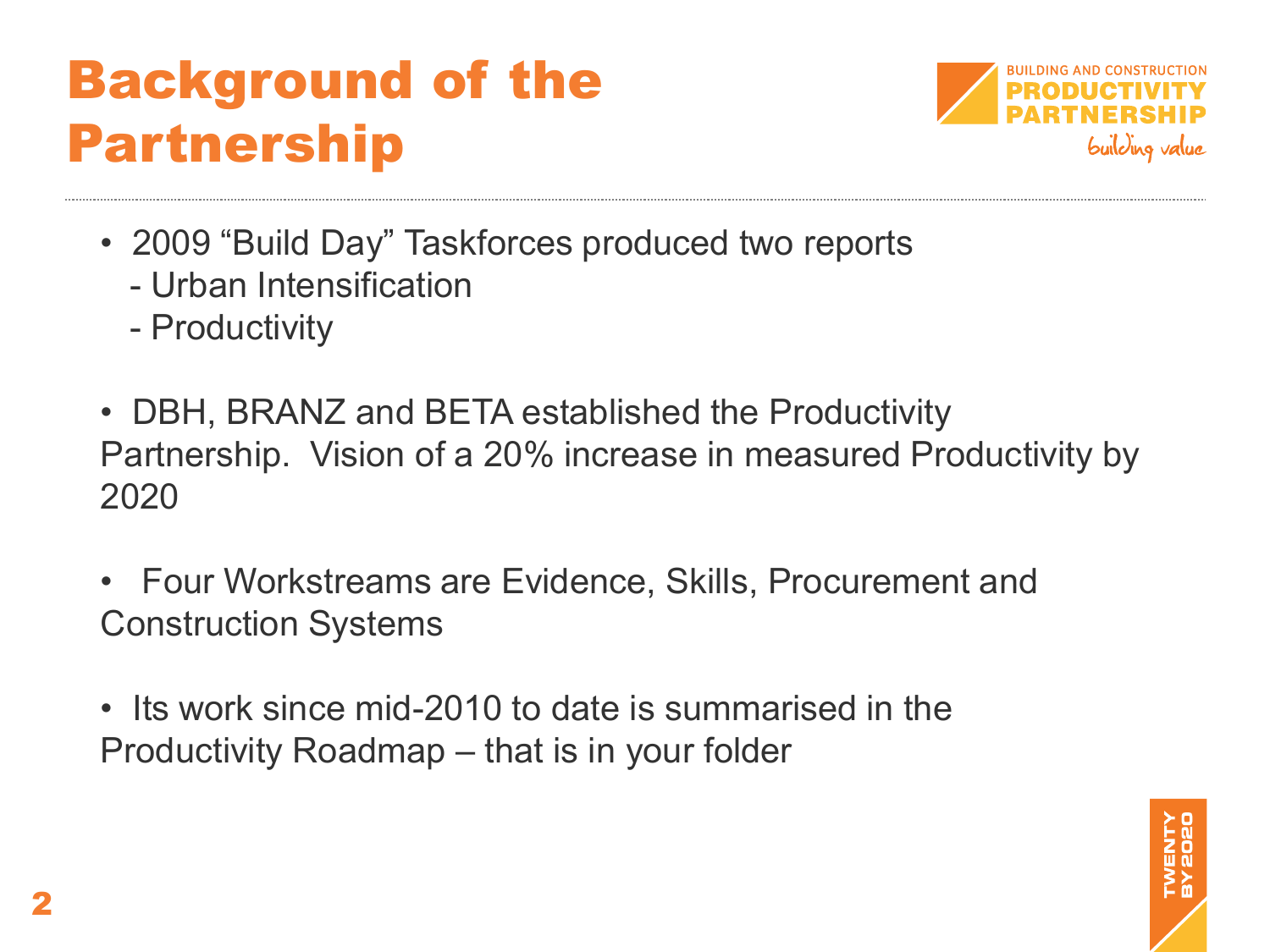## Benefits sought through the Partnership



- A successful Building and Construction Sector valued as a key driver of economic growth
- A satisfied Customer base whose needs are met over the life of assets constructed
- Successful Businesses achieving superior Total Stakeholder Value and employment / career opportunities for skilled empowered staff.
- Developing skilled people for changing workplace / sector needs
- Building resilience against future disasters by having in place a stronger more productive supply chain and capability
- Better performing build stock for use over the life of the asset.

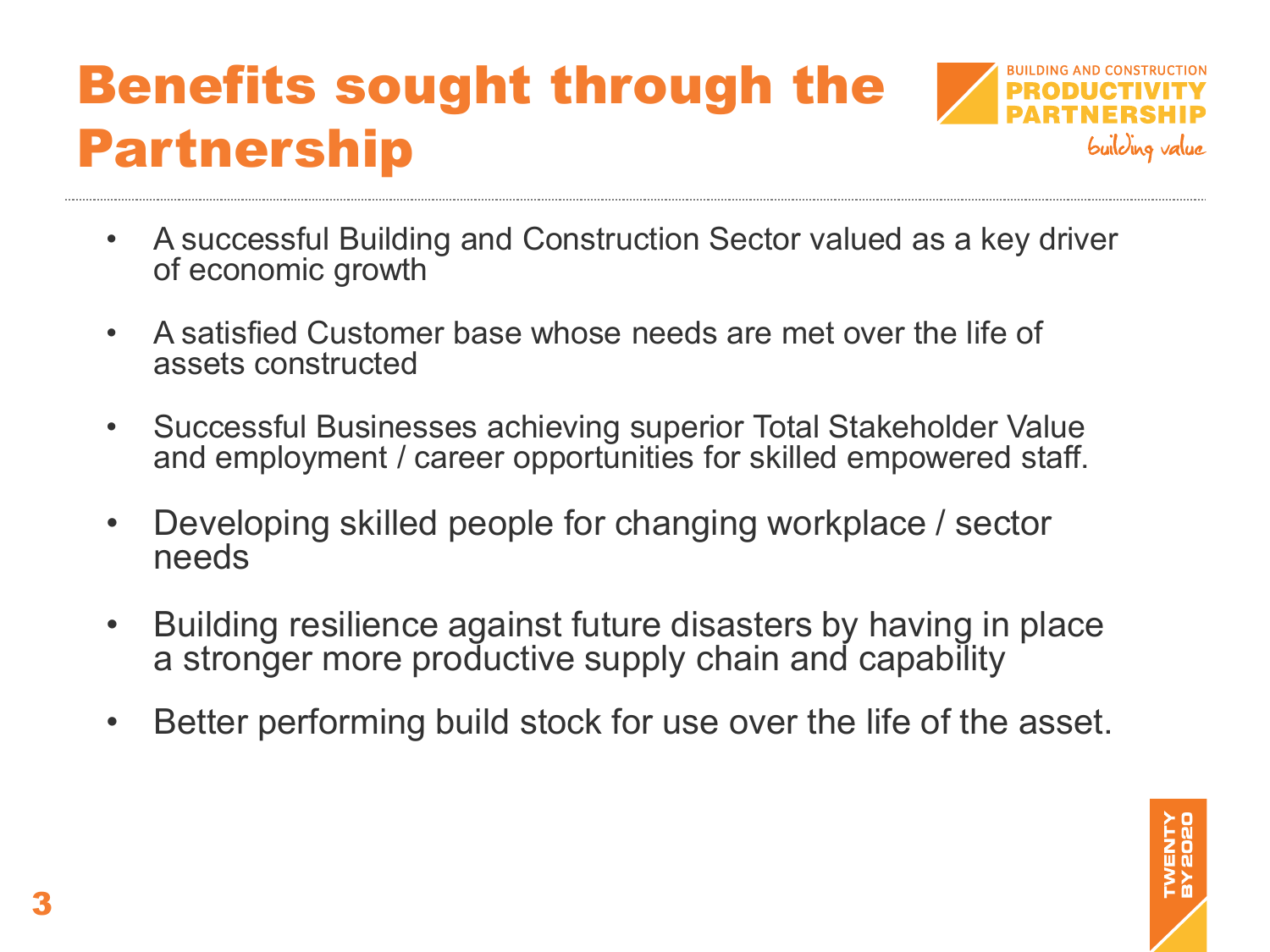# Evidence Workstream



"Learning from the Christchurch rebuild" – improve understanding of:

- Smarter procurement
	- transfer learning from Auckland Pipeline Project
	- trial different tender practices
	- increase involvement of supply chain in rebuild decision making
	- fast track Government procurement
- Build case for increase standardisation
	- processes, designs and prefabrication
- Sharpen up number of skill levels required
	- contribute to confidence building for employers hiring
	- identify trade and skilled supervisor gaps
- Streamlined regulations
	- identify which regulation processes can be changed to fast track remediation
	- where it can move from reliance on quality rather than inspection
	- identify easier access to information on regulations and compliance

### **Q: Which do you consider should be given priority?**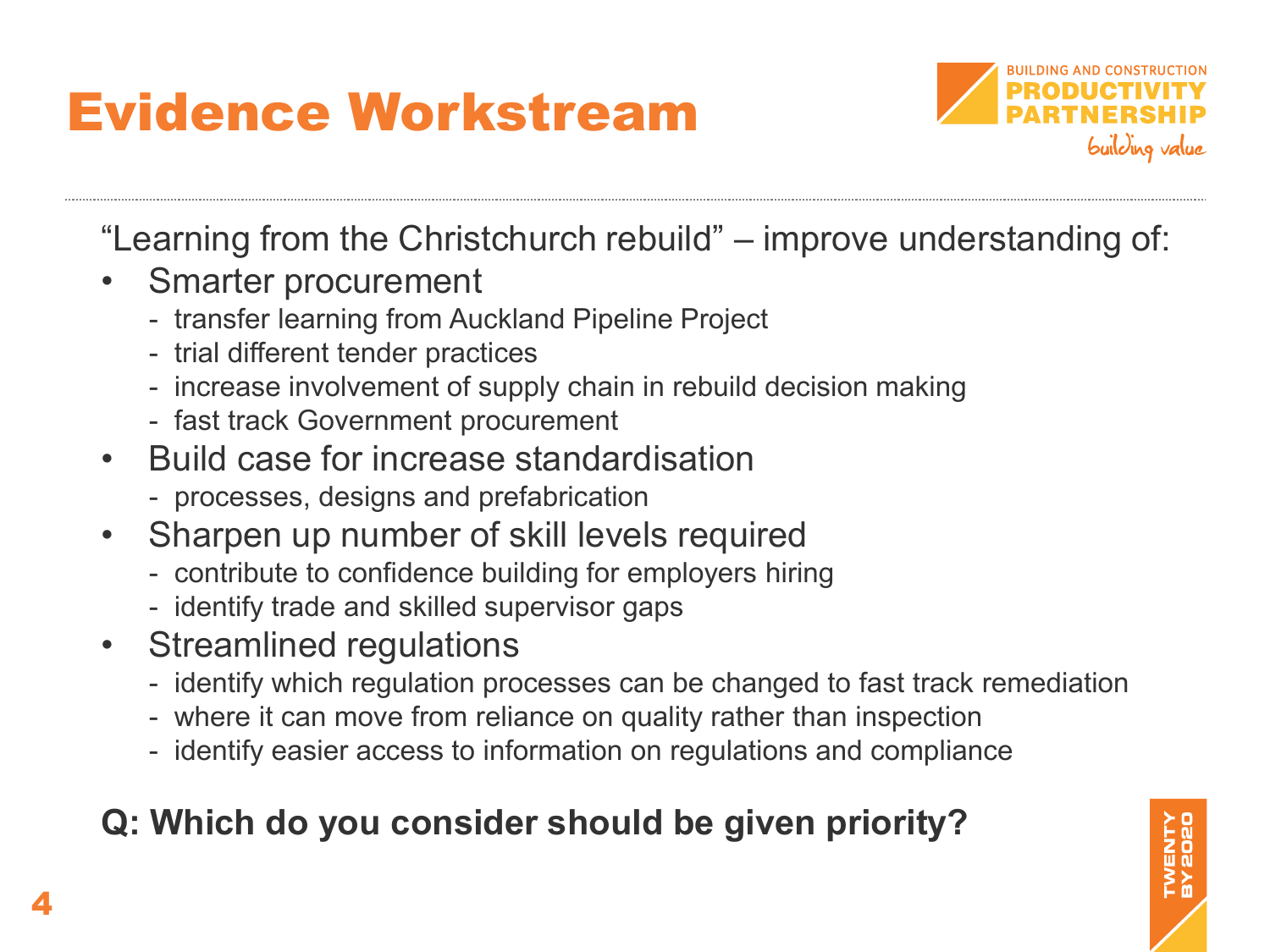



- Skills Strategy was released in Christchurch last week
- Next step is 'the how to' of its Implementation phase
- Distil relevant recommendation that could assist in Christchurch
- Prioritise

**Q: What in your opinion are the priority needs for Christchurch?**

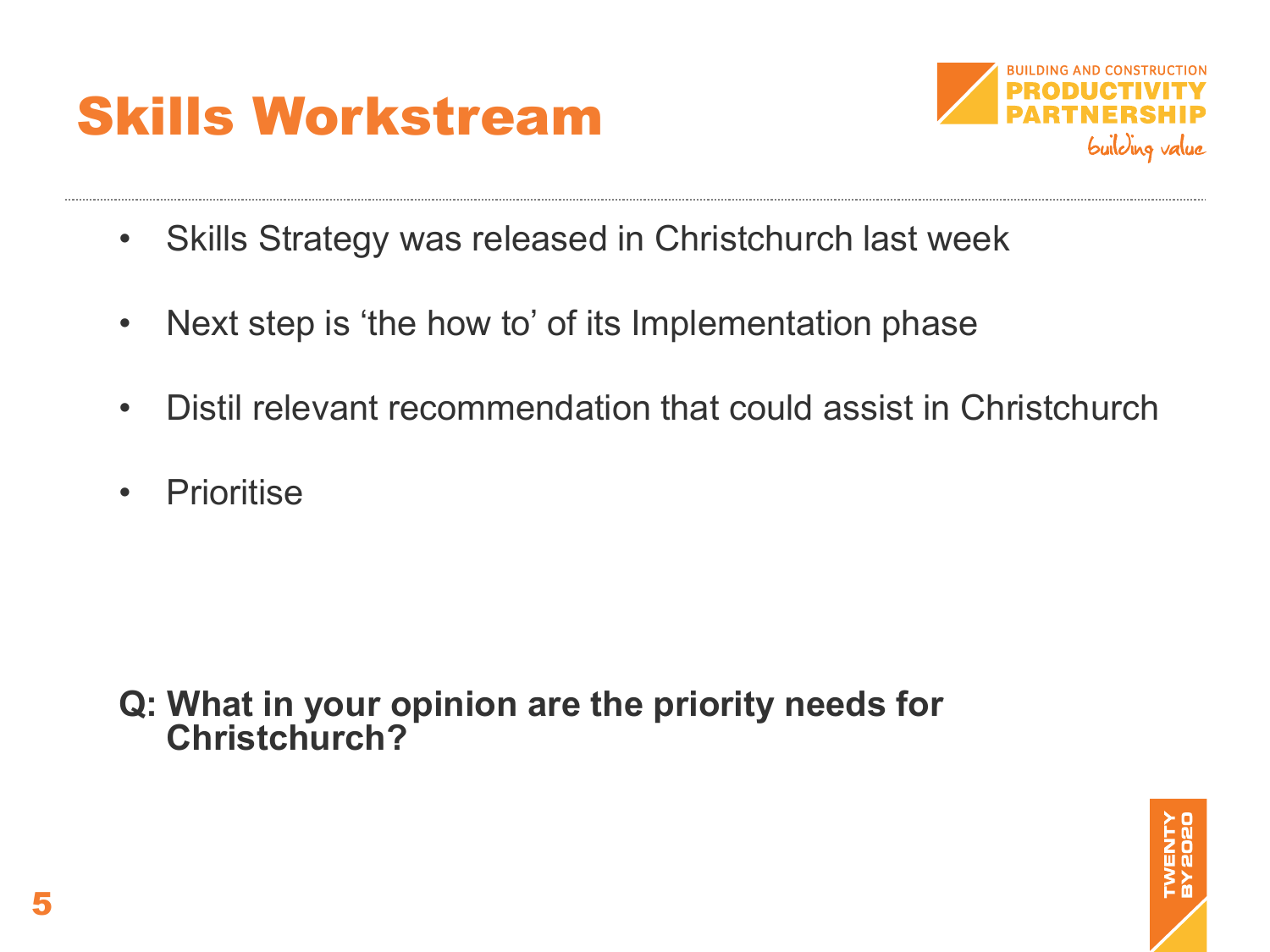### Procurement Workstream



• Develop and champion a more innovative, strategic and whole of life approach to construction/procurement.

**Q: Where in your view do the Procurement priorities lie?**

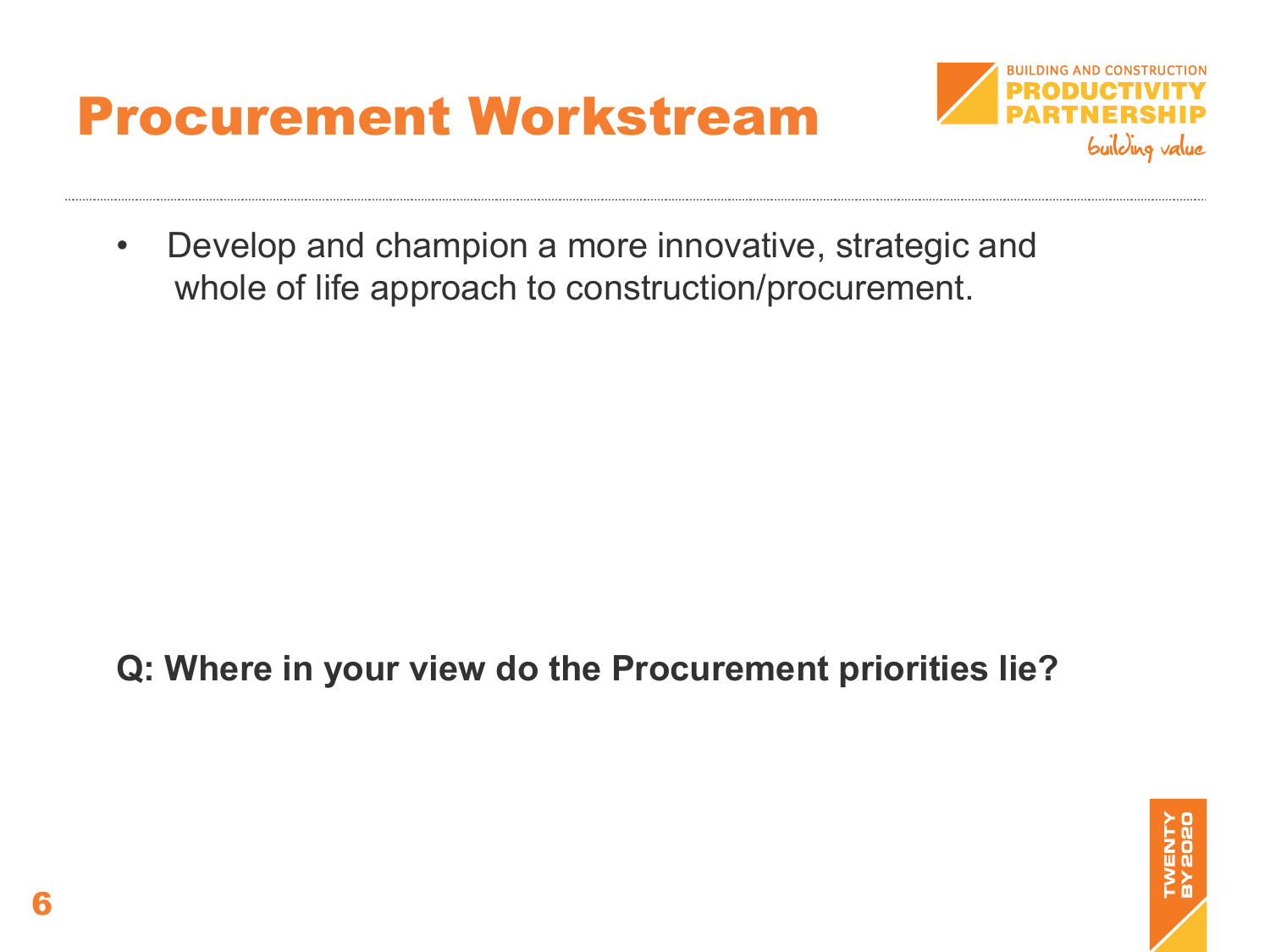### Construction Systems Workstream



- Three Work In Progress streams:
	- Segmental Value Stream and Process Mapping
	- National Pipeline five to ten year of major construction projects. Smooth Boom and Bust
	- B.I.M. and BEIM smart technology
- In the next quarter complete timelines for these and assess which best contributes to Christchurch

#### **Q: Which of the three streams in your opinion has greatest potential?**

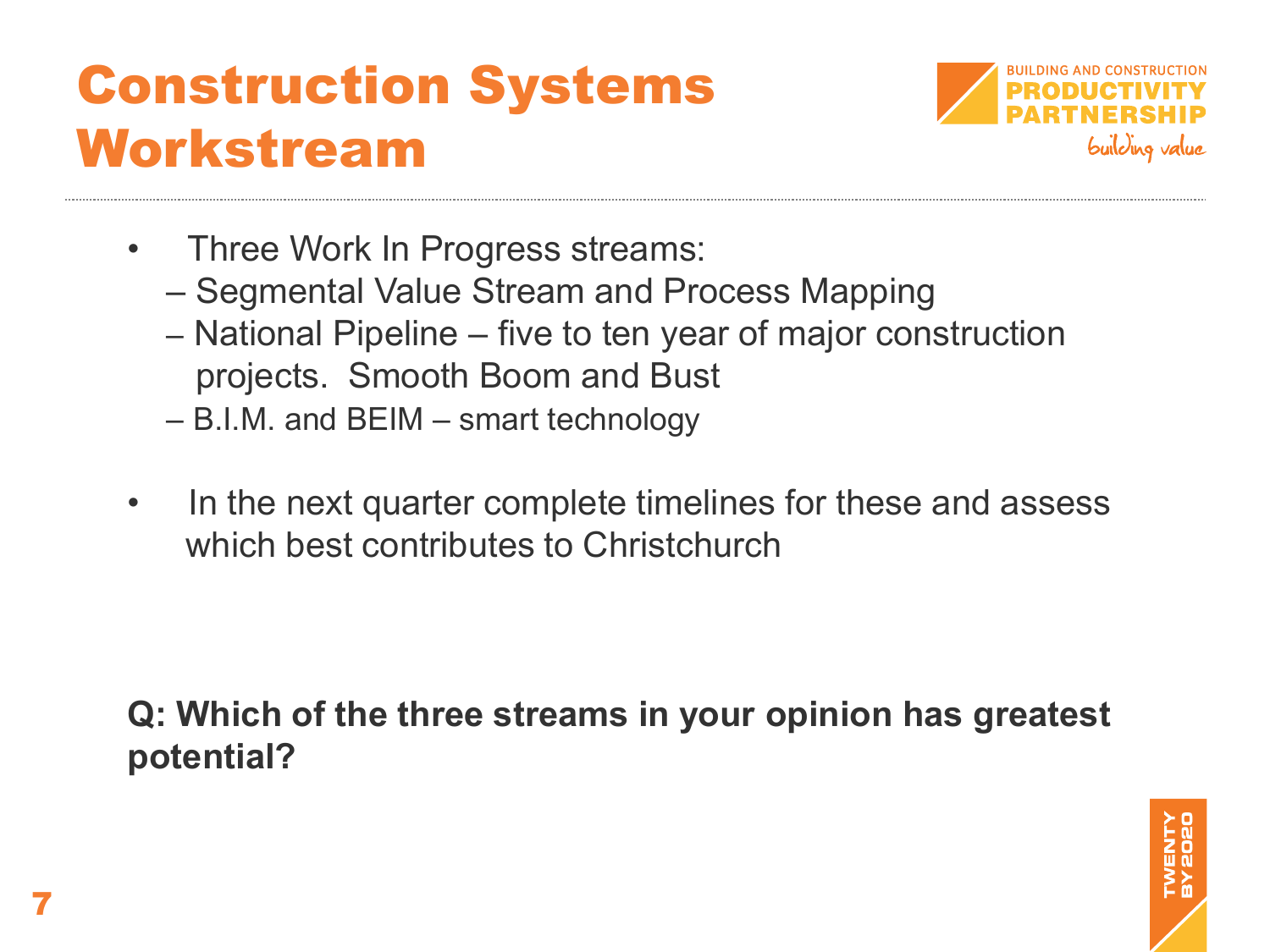